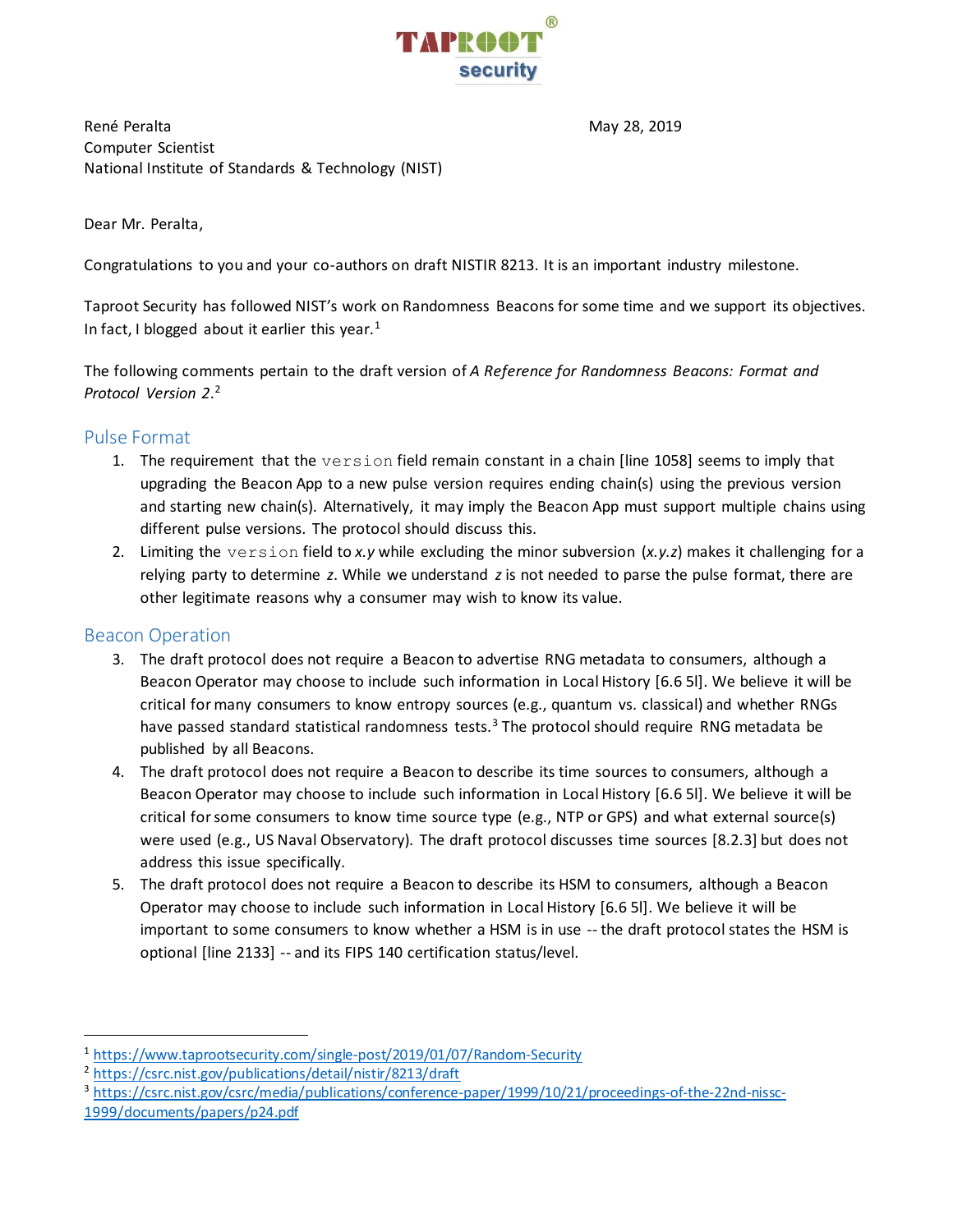

- 6. The draft protocol implies a Beacon may publish two or more chains concurrently. However, it does not state whether the same randLocal value can be used in two pulses on separate chains. In our opinion, this should be explicitly disallowed.
- 7. If a Beacon uses an external randomness source whose period is longer than the local period, it is unclear in the draft protocol whether the Beacon may reuse a previous randOut from the external source in local pulses generated during the lull until the next external pulse.

### Failure Modes

- 8. If a Beacon Operator discovers it was compromised in a way that affects trustworthiness, randomness, or security of past randOut values, then the protocol should provide a revocation mechanism to terminate affected chain(s), retroactively invalidate affected pulses, and make the action known to relying parties. Something analogous to a certificate revocation list (CRL) may be appropriate.
- 9. When one RNG becomes temporarily unavailable, is the Beacon permitted to continue publishing pulses if two or more RNGs remain operational? What if only one working RNG remains? In both cases, we recommend a pulse gap until the affected RNG returns to normal operation.
- 10. The draft protocol says a Beacon SHOULD publish a certificate revocation policy [line 2126]. For a CAissued signing certificate, we feel the CA MUST be required to publish CRL and/or OCSP. For a self-signed certificate, the Beacon itself MUST be required to do this. In either case, certificates SHOULD include CRL distribution point<sup>4</sup> or OCSP access information<sup>5</sup> X.509 extensions. They SHOULD also set the *digitalSignature* bit in the Key Usage X.509 extension. 6
- 11. If its signing certificate (or the issuing CA's certificate) is revoked, is a Beacon expected to stop publishing fresh pulses until the compromised certificate is replaced? Presumably pulses signed with a revoked certificate are not valid. The draft protocol doesn't appear to address this.
- 12. The draft protocol implies a Beacon may continue emitting pulses after the signing certificate has expired [line 1229]. If this is correct, it contradicts the recommendation that signing certificates expire after no more than five years [line 2124]. Certificate lifetime is meaningless if expiration is unenforced. The protocol should explicitly disallow this.
- 13. Consumers requiring high availability (HA) may use multiple Beacons to allow their systems to function when any one Beacon is temporarily unavailable. Alternatively, HA applications might only depend on Beacon(s) for the initial seed value of a local PRNG if that provides adequate randomness. The protocol should make recommendations for HA applications.
- 14. If a consumer combines pulses from multiple Beacons [7.4] the protocol makes no recommendation how to proceed if one of the Beacons stops producing fresh pulses or stops responding altogether. In a 2-Beacon scenario, this may render the consumer temporarily dependent on a single Beacon, and therefore vulnerable to Malicious Beacon attacks. The protocol should recommend 3 or more Beacons, and explain the risks of single Beacon mode.
- 15. A malicious Beacon App or RNG deliberately manipulating randLocal values is a serious concern, particularly for security applications operating in zero trust environments. The XOR solution described in 8.3.1 [line 2249] would considerably mitigate the risk, and therefore increase relying parties' general trust in Beacons. It's unclear to us why this was not included in protocol 2.0.

 $\overline{a}$ 

<sup>4</sup> IETF RFC 5280 4.2.1.13

<sup>5</sup> IETF RFC 5280 4.2.2.1

<sup>6</sup> IETF RFC 5280 4.2.1.3